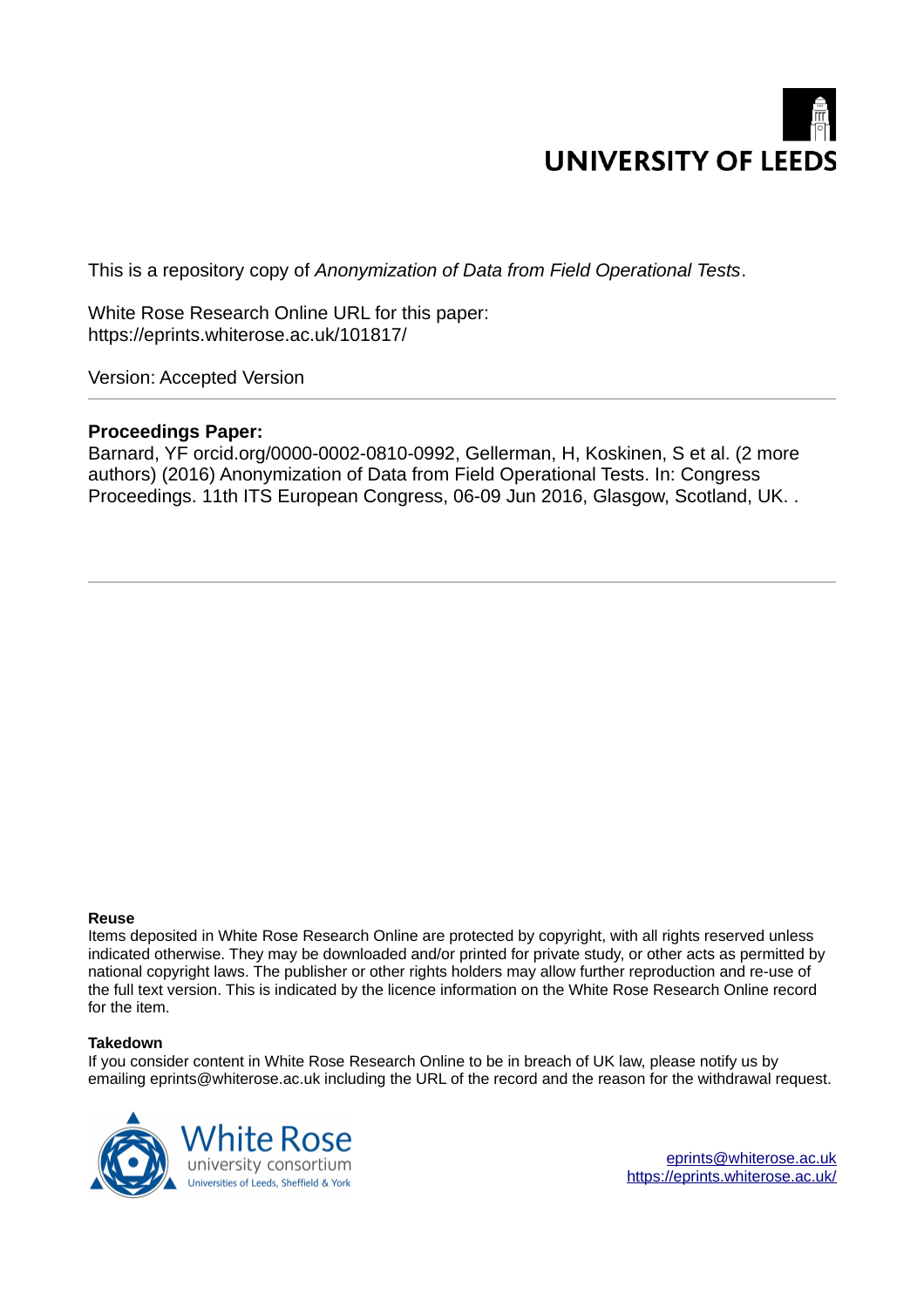## Paper number EU-TP0139

## **Anonymization of Data from Field Operational Tests**

**Yvonne Barnard1\*, Helena Gellerman<sup>2</sup>** , **Sami Koskinen<sup>3</sup>** , **Haibo Chen<sup>1</sup>** , **Davide Brizzolara<sup>4</sup>**

1. University of Leeds, Institute for Transport Studies, LS2 9JT, Leeds, UK [y.barnard@leeds.ac.uk;](mailto:y.barnard@leeds.ac.uk) [h.chen@its.leeds.ac.uk](mailto:h.chen@its.leeds.ac.uk)

2. SAFER Vehicle and Traffic Safety Centre at Chalmers University of Technology, PO Box 8077, SE-402 78 Gothenburg, Sweden, [helena.gellerman@chalmers.se](mailto:helena.gellerman@chalmers.se) 

3. VTT Technical Research Centre of Finland, PO Box 1300, 33101 Tampere, Finland [sami.koskinen@vtt.fi](mailto:sami.koskinen@vtt.fi) 

4. ERTICO – ITS Europe, Avenue Louise 326, B-1050 Brussels, Belgium UK, [d.brizzolara@mail.ertico.com](mailto:d.brizzolara@mail.ertico.com) 

### **Abstract**

Data anonymization is a rising topic and is included in the EU's ITS directive. It brings new requirements for products and projects. Plans to arrange Field Operational Tests on connected ITS systems and automated driving are part of the European H2020 research and innovation programme. Data sharing will be an important part of those projects, aiming at widely studying the test data. Without anonymization and other data post-processing techniques to strip the logs of personal and confidential information, data sharing cannot happen or at least will require extensive non-disclosure agreements between several organisations. This paper discusses the state of the art on data sharing and anonymization techniques for FOT data sets, concentrating especially on video and GPS data.

### **Keywords:**

Anonymization, Field Operational Tests, Personal Data

### **Introduction**

Privacy protection in transport research is nothing new. Previously, data anonymization was primarily about removing names and addresses from single tables, and blurring faces and other identifying objects in still images. Today, with the internet search engines and various mobile phone applications collecting data, there is a need for stronger protection of privacy. Combination of data stored by several services can cause personal details to leak out. For example, one service continuously stores anonymous positioning data, and another service stores a single event with a location, time and also some identity information. The previously anonymous data about movement can now be linked to this identity data of the second application.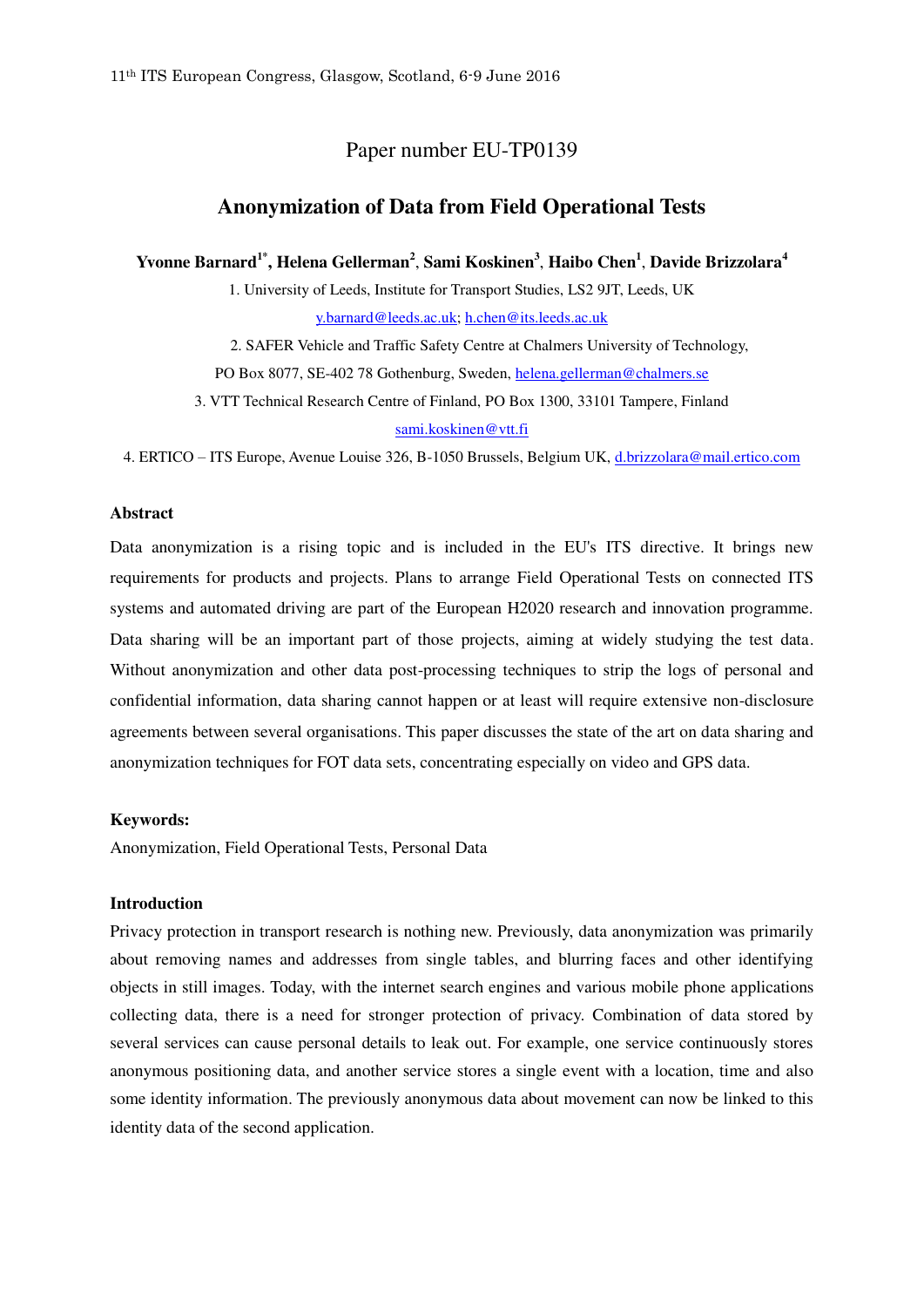Mobile applications already collect a lot of data about their users. The users release some of their personal data, including position, in exchange for using services. Trust in proper data control is essential. The EU has revised the directive 95/46/EC from 1995, and a new regulation, mandatory for the member states, on the protection of privacy will soon be decided.

The automotive industry is continuously in transition. Currently, data-intensive services are prepared for the market. Cooperative Intelligent Transport Systems (C-ITS) services are based on data exchange between cars and roadside systems, where vehicle identity and precise position are exchanged for safety functions. Automated vehicles also involve continuous processing of video. The automotive industry is focusing on these new data issues, e.g., by appointing data protection specialists, and working together with legal experts and law-makers.

As an example of how personal data used to be anonymized in safety research we can look at the data about road accidents. In this data company names, positions, road signs, faces of people, including emergency personnel etc., are anonymized. However, where accident data uses still images, naturalistic driving study data includes continuous video. This, combined with the general trend towards open data and re-use of data, makes anonymization even more important. Legal requirements on privacy, participants who have only given consent to share anonymous data, and requirements in funding and consortium agreements, are some of the driving forces for new techniques for anonymization.

This paper discusses the state of the art on data sharing and anonymization techniques for Field Operational Tests (FOT) datasets, concentrating especially on video and GPS data.

#### **Personal data in Field Operational Tests**

In FOTs large amounts of data are gathered in order to study driving behaviour in interaction with ITS. In FOTs vehicles are instrumented with sensors to register what is going on inside the vehicle and in the traffic environment. During the last decade hundreds of these studies have been performed, involving thousands of drivers. In the near future large-scale FOTs will be performed with C-ITS and automated vehicles.

Carrying out a FOT usually means asking participants to give insight into their safety and mobility behaviour. Although participants may be given some form of (financial) compensation, or in the case of fleet drivers it may form part of their job, usually participants join in order to help advance roadsafety, mobility and innovation. This means that the protection of the privacy of participants is extremely important, guaranteeing that their personal data is protected against use for which the participants did not give their consent. There are legal rules, at national and European levels, addressing data protection, but equally important are the underlying ethical principles, defined as respect for the person and his or her autonomy, dignity and self-determination. Human rights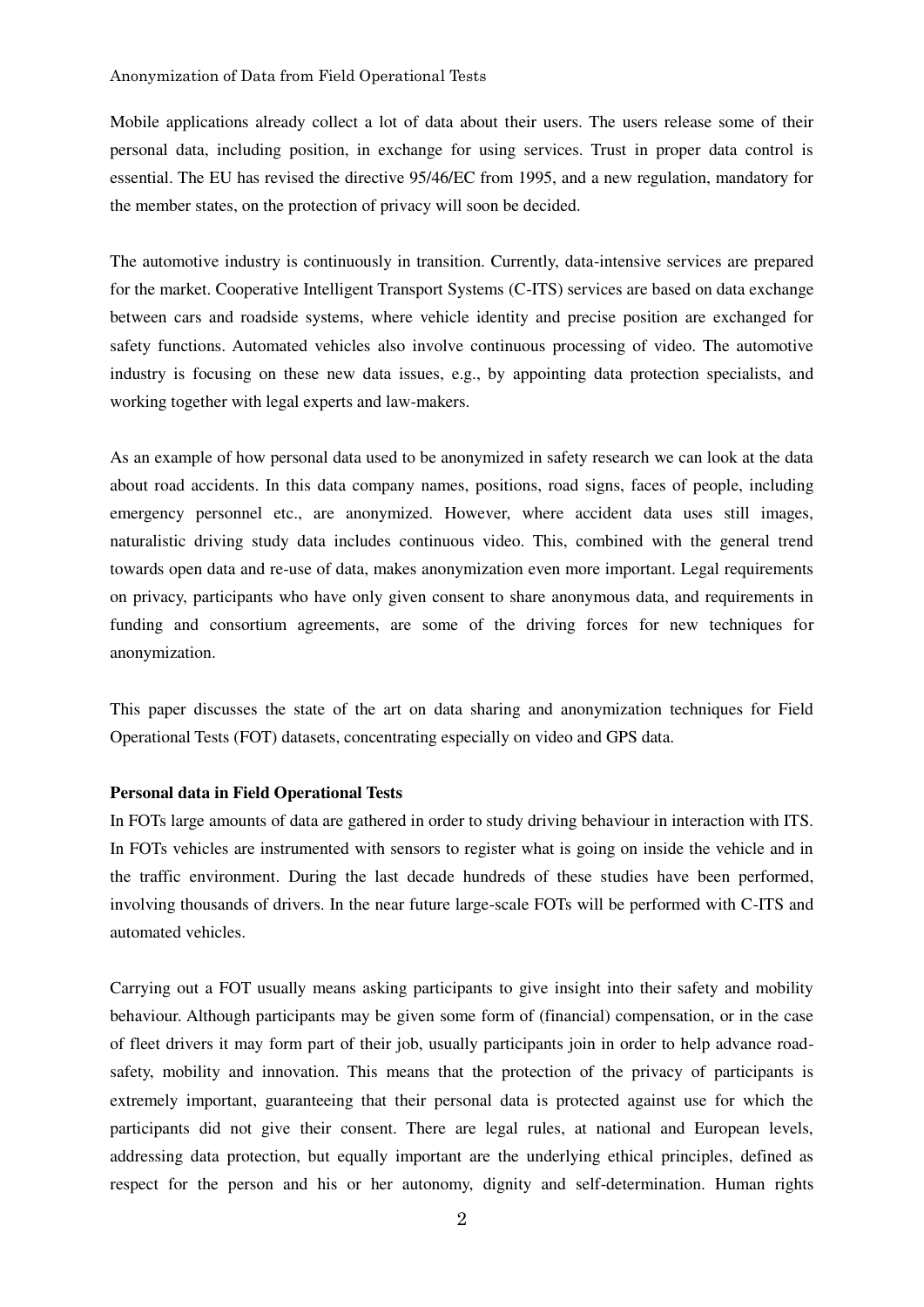legislation is also relevant, as is the Helsinki Declaration of 1964 and its subsequent revisions. This declaration enshrines the right of the individual to be informed and provide prior consent on a voluntary basis. Next to care for participants, the rights of non-participants, affected by the FOT, should be taken into account. These may, for example, be passengers in the participating vehicle or other road-users who are videoed.

Three categories of sensitive data can be distinguished: personal, commercial, and research sensitive data that may compromise the goals and objectives of a research endeavour.

In summary, there are several reasons for data protection and anonymization:

- Requirements from legal authorities and ethical committees, in order to get permission to conduct the study;
- Ethical reasons, to protect participants;
- Requirements from funders;
- Commercial reasons, as data may have a value for companies;
- Ensuring data is not used abusively, endangering current and future studies.

## **Data protection during and after the FOT**

Protection of data of participants starts with the participant agreement, signed by the participant, and describing the purpose of the study and the use that will be made of the data, usually defined as use for (some form of) transport research.

When the FOT starts, the identity of the participant and his/her details are known by the organisation that is responsible for conducting the FOT. The data that is collected is assigned a driver ID, and the link between identity details and the data collected is only known by named persons, and is stored securely.

During data collection, location data is usually gathered and is frequently also combined with video, both allowing identification of the participant. Data should be stored using sufficient protection for the personal data, and only authorised personnel should be able to link the collected identity details to the participant, for a limited period of time.

During the data analysis analysts will work with the participant ID, not with names. As long as data remains within the consortium responsible for the FOT, protection of personal data can be wellorganised. When data is shared with other organisations, and by other researchers to answer new research questions, this may become more difficult. Sharing is very important to enable optimal use of data usually collected at great cost, and to gain as much knowledge as possible about, e.g., crash causation and the potential impact of large-scale introduction of ITS and automated vehicles. If data remains in a secure environment, the whole dataset could be shared. However, sharing data publicly can only be done if datasets are fully anonymous, and abuse of personal data is ruled out.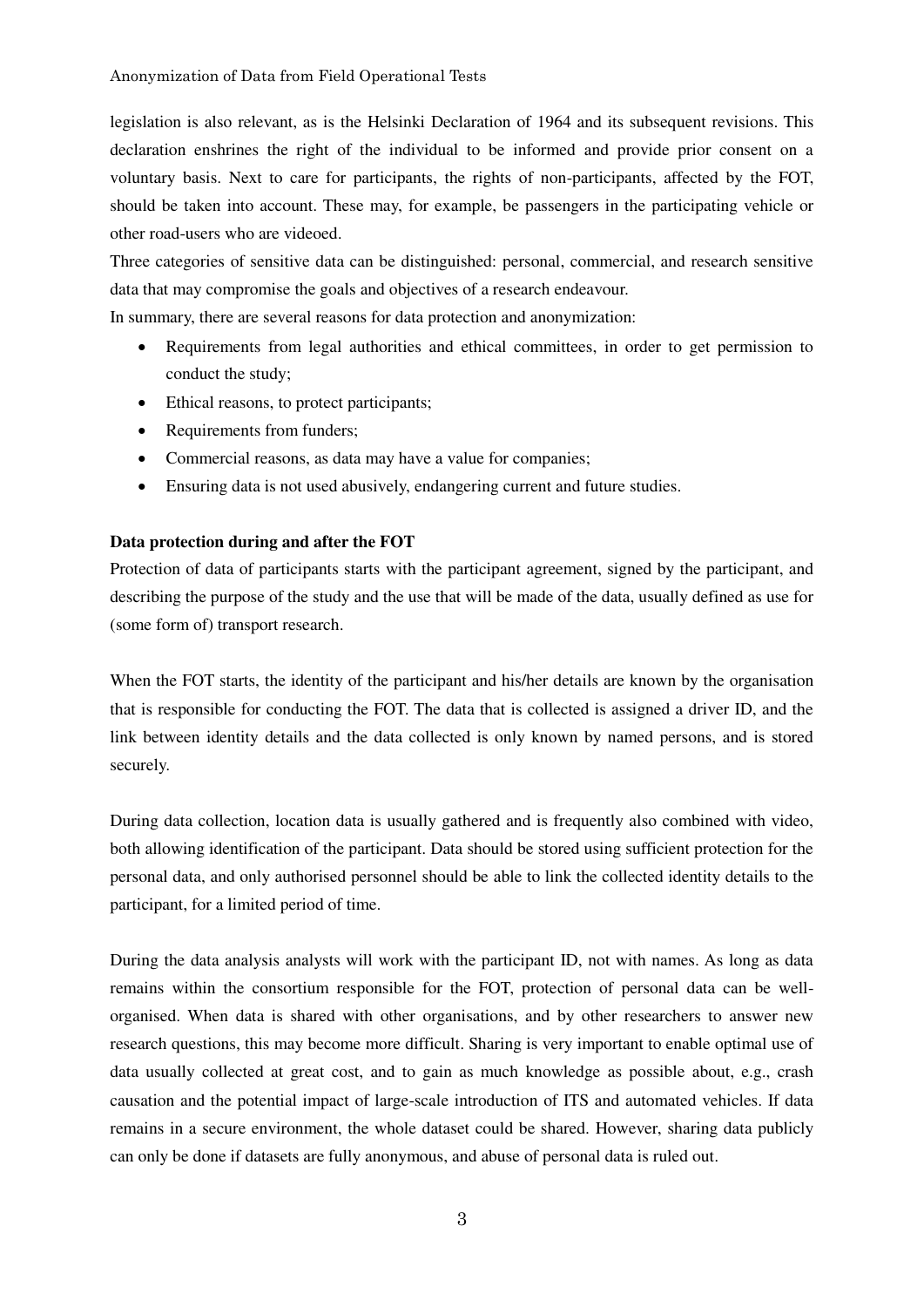## **Main issues in data anonymization**

In general there are well-established procedures for anonymizing data such as the personal details of participants. However, in naturalistic data there are two major areas where this is problematic. The first is video data, and the second vehicle location data.

Video data may provide information about:

- Driver;
- Passengers;
- Other road-users, such as pedestrians, cyclists, drivers of other vehicles;
- Number plates of other vehicles;
- The environment, providing information about the location of the vehicle.

An example is the Naturalistic Driving Study UDRIVE, in which seven cameras gather video images both from the inside the vehicle and the surroundings (UDRIVE; Eenink et al, 2014)

Video may provide location data, but GPS sensors and map data, in combination with data about trip length, stops etc. can also reveal where the driver is going. These data may be sensitive because:

- Patterns in mobility behaviour may provide information about the location of home, work, school, etc. of participants. If, for example, a vehicle starts and stops each workday at the same place, we can assume that it is the daily commute. These patterns may reveal a lot about the daily lives of people.
- The driver may be located at a place which he/she would rather not reveal to others.

It will be clear that anonymization of these data types is a very desirable goal. However, next to technical difficulties to achieving it, another main question is how to preserve the original richness of the data: anonymizing data without losing essential information. Related to this is the question of when the anonymization should take place, at the source as anonymization by design, during data collection in the vehicle, when stored, as a pre-phase for analysis or before data is shared. One potential problem to take into account is that if the personal data is anonymized early in the process, before the original videos can be stored, the knowledge about which essential information to preserve becomes crucial as the process is irreversible.

## **Anonymization of video data**

There are several techniques for anonymizing video images of the driver. Common image anonymization options are blurring, pixelation, bar mask, and negative colouring.

When considering the driver's face in automotive research, blurring destroys much information that could be valuable. For example, when analysing an event where a collision was about to happen, the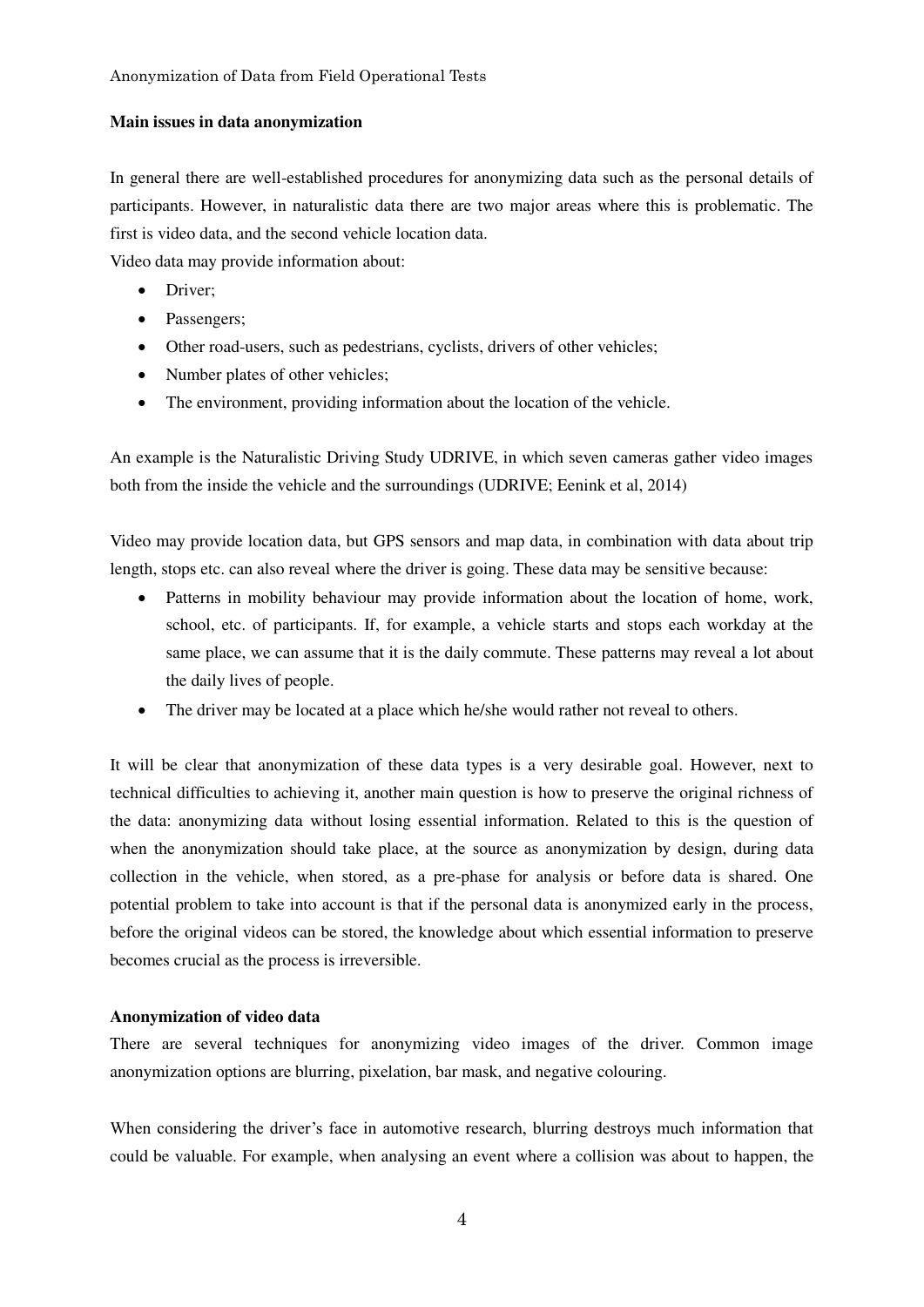expression on the face of the driver provides a lot of information. For example, did the driver look anxious, being aware of a dangerous situation or was he/she relaxed.

Where these techniques obscure the driver's face, newer techniques try to preserve the essential information while anonymizing the characteristics of the face that allow identification but are not needed for the study's purposes, such as the form of the nose and mouth. An example of deidentification in the automobile environment, which uses such a new approach, is trying to retain as much information as possible by preserving head pose, gaze and facial expression, while removing person-specific facial features through transferring them to the face of someone else. This "someone else" might be a real person, like one of the researchers, a face composed of a combination of several faces or a synthetic person.

A different approach is to identify different facial movements (by muscles around eyes, mouth, brows etc.) and code them as separate units, e.g. upper lip raised being one "action unit". Facial actions are related to expressions, showing different types of emotions. There is a standard Facial Action Coding System (FACS) which has been in existence for a long time and is often updated. There are databases of these Facial Actions Units and automatic detection software. FACS is used in psychological research and in the animation industry (Ekman & Rosenberg, 1997).

When expressions are coded automatically they can be used to project the same expressions on other faces (human or avatars) or the researchers may use the codes and the expressions they represent directly, without the need to see video images.

The Federal Highway Administration (FHWA) runs a programme on video analytics research, with six projects developing different approaches for data processing and analysis, working on the automation of video data decoding (FHWA, 2016).. These techniques are targeted to make the huge SHRP2 dataset (the US naturalistic driving study) more easily available for analysis (SHRP2). Two of these projects are DMask and DCode (Tamrakar, 2015), providing anonymization by coding driver activity and driving context (DCode), and by masking the driver's face and body (DMask). The approach to anonymization consists of three tiers: core feature extraction by tracking relevant features such as faces and upper body position, intermediate feature extraction by monitoring and analysing gaze, expression, gestures etc., and feature integration, leading to the final coded features of the driver actions, state and environment. The masking approach masks out the driver's head with an overlaid synthetic avatar. Both approaches make use of learning mechanisms to improve performance. Although results are good so far, the success of facial motion transfer and identity masking is totally dependent on the accuracy of the facial feature tracking. And to have 100% accuracy, a human analyst still has to be involved in the process.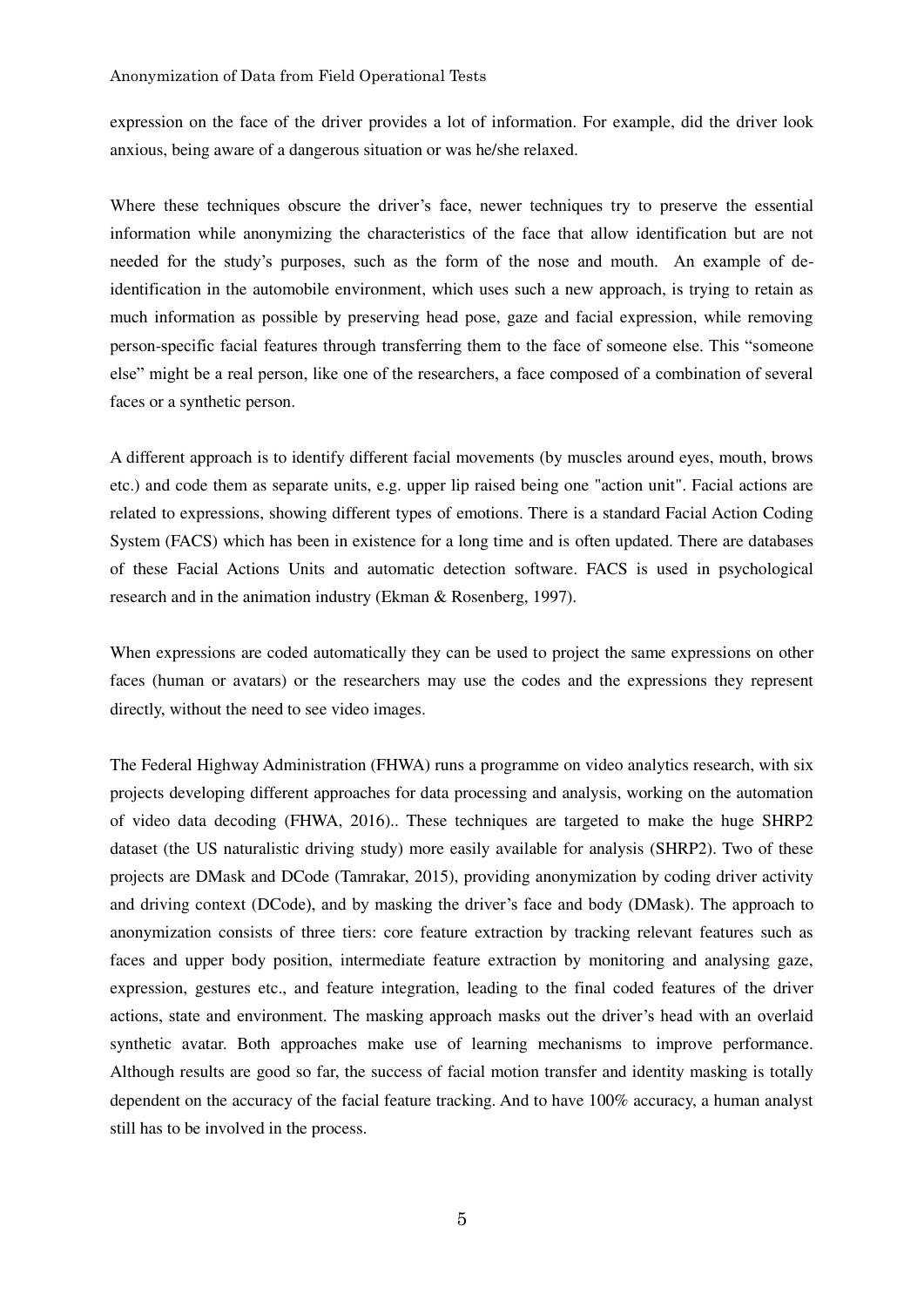So far much emphasis is put on the anonymization of the driver. However, anonymization of the images outside the vehicle is also becoming more of an issue. As other road users never gave their consent, their privacy should be even more strictly protected. Additionally, even when all people and vehicles on video are anonymized, the environment is not. By looking at the images of the surroundings of the video, where a participant is driving may be easily identifiable, for example, by looking at easily identifiable landmarks such as monuments and shops.

The need for anonymization is depending on the quality of the video image, to what extent details can be recognized. The anonymization technique used for other road-users, number plates of other vehicles and easily identifiable landmarks is usually blurring. However, quality depends on the techniques for recognising them.

### **Anonymization of vehicle position data**

While identification of the identity of people on video may be an important privacy issue, the location of their vehicle and their mobility patterns may pose even bigger challenges, as from the locations people may again be identified, and the anonymization of GPS traces is difficult. Tracing people's position by GPS is no problem, and part of the normal data collection from vehicles and smart phones. A large portion of all data generated today is transmitted through mobile networks. They capture locations, but users are often unaware of the collection and use of this information. Location traces could be a goldmine – but privacy is a huge concern. Simple anonymization seems not to be enough either. De Montjoye et al (2013) showed that four observations from cell phone data are sufficient to identify 95% of individuals.

Identifying mobility patterns poses a dilemma: they are extremely important for studying the impact of all kinds of traffic measures and intelligent transport systems, e.g., on congestion and road use, but they provide a wealth of data identifying persons. A normal everyday pattern, such as starting from home, driving a child to school, a short stop, driving to work, parking for 8 hours, driving to a supermarket, parking for 20 minutes, and driving home again is easily recognisable from GPS, map and drive/stop data. This shows exactly where participants live and work, whether they have children and which school these attend, when something out of the ordinary happened (holidays, illness) etc. etc. From a few simple data collected in a FOT, insight into the private life of participants can be deducted, as well as their identity that might have been so carefully anonymized in the video anonymization.

Traditional methods to anonymize trajectory data include masking true trajectories, suppressing trip origins and destinations, and redefining the geospatial reference layer by offsetting latitude/longitude pairs (e.g. all trips start from 0, 0). These techniques are effective in masking Personally Identifiable Information (PII) but limit data utilization.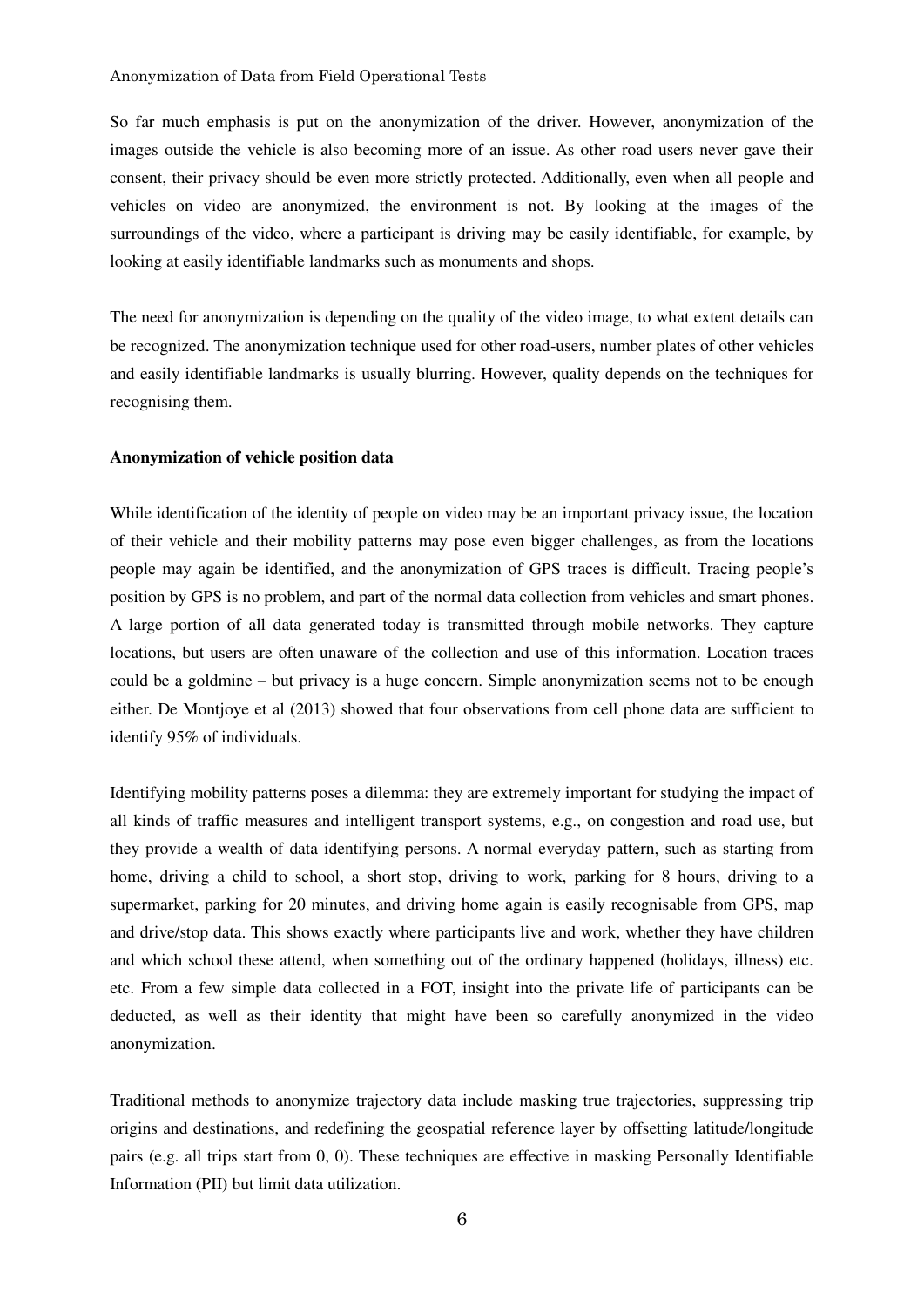One of the techniques is truncating start and end part of trips. In the Research Data Exchange (RDE), the US DoT transportation data sharing system, an iterative process is used (Henclewood, 2015). Intervals of concern are identified (e.g. stops), extended to privacy intervals, and the intervals are finally eliminated. Detection is done by using different features and methods, for example, the use of reverse and park can often indicate the stop/end location as well. GPS quality has been an issue, as poor positioning can cause problems for determining the value of distance and time parameters.

An important concept is k-anonymity, requiring at least k records for every possible value of any subset of attributes (e.g. k persons for any gender and date of birth). Anonymization can also be done by generalising a value in order to make it less specific, e.g. age 34 becomes 30–40; suppression by simply deleting the value; and perturbation, replacing the actual value with a random value out of the standard distribution of values for that attribute. Also l-diversity is required: diversity of the sensitive attribute within the k-anonymity set (Gidofalvi, 2015).

One indirect method of vehicle trace anonymization is making partial selections from the original dataset, covering merely the periods relevant to a study. For example, analysts see drivers' behaviour at specified locations, not their full trips. Generally, post-processing a GPS dataset offers further steps for hiding the original data: it is possible to generate summary datasets of driving, listing e.g. drivers' average speed and total distance driven on a certain speed limit area. When such summary calculation processes are first applied to data from hundreds of drivers, the next phases of analyses become statistical work – instead of studying actual individuals. When individual behaviour of interest, e.g. slowing down after receiving a warning, is summarized using a numeric indicator, an image of the driver is not needed.

### **Topics to consider in anonymization**

It is very difficult to anonymize all data 100%; even if one type of data is completely anonymous, combination of data (car type, colour, position etc.) can point to one individual. Even if legal requirements are met, what people consider as private and do not want to be disclosed is very personal. An option in FOTs is to make an anonymization on an individual level, through asking persons what they do not want to have revealed, for instance, which GPS positions they do not want to reveal. Trying to make data as secure as possible, and to communicate about how data is protected and used according to good scientific practices, and the benefits of studies, is probably the best way forward.

The issue anonymization has to avoid is re-identification. Even if humans can no longer re-identify a participant, a computer may. Computers are able to recognize faces by using various measurement and search techniques. Background search may also be an issue, e.g. searching the internet for photos that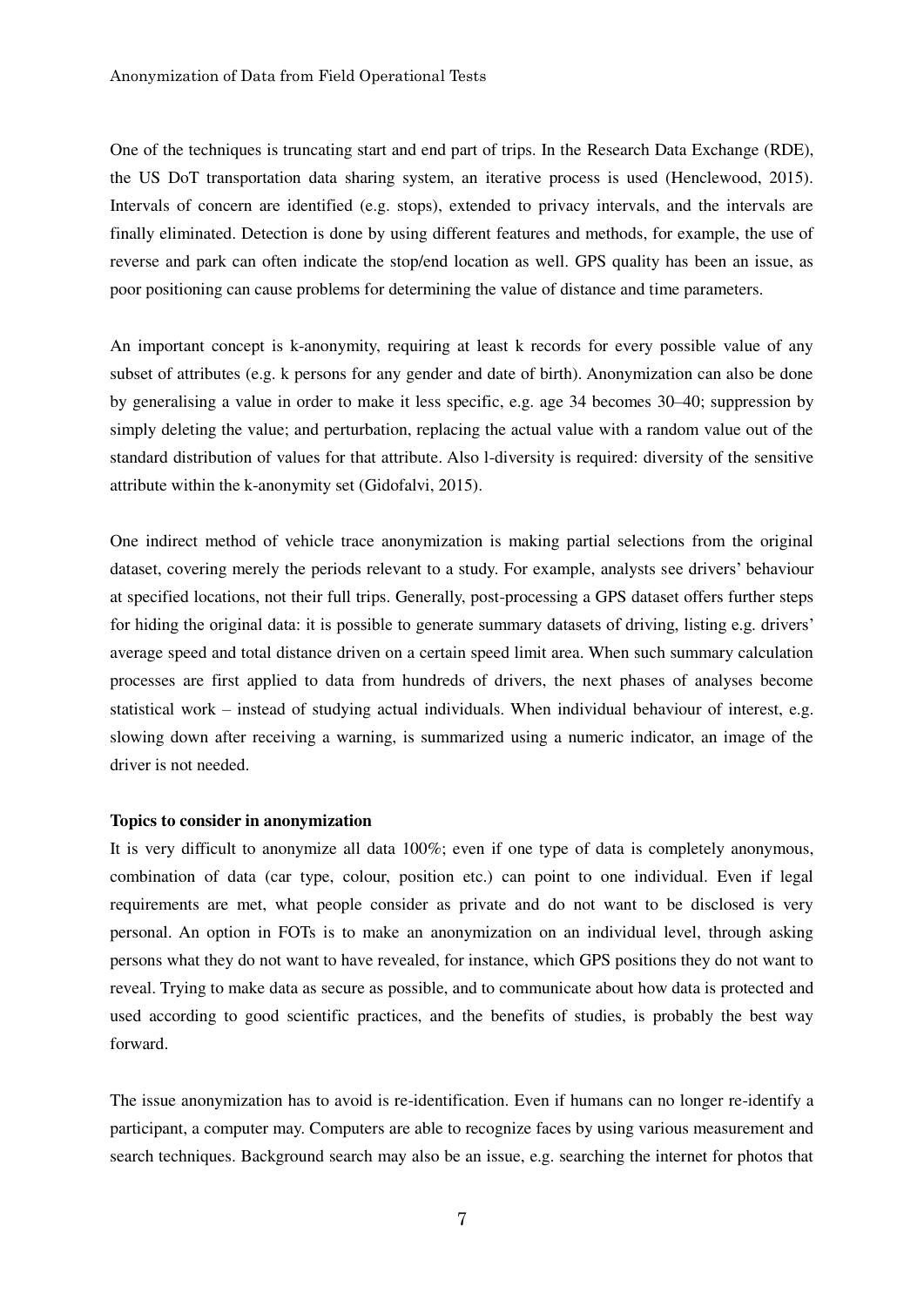have the same background at the same date. The driver may have posted a photo of him- or her- self online, with that background.

To answer the question 'when is anonymization good enough?' we need to know how much anonymization is really needed; research, ethical and legal requirements are not always aligned.

There is not yet enough experience with how well researchers can do their analysis with anonymized data. Combination of techniques may also make analysis easier. We need to know more about what researchers require, how accurate the marked data should be, and what error rate and false alarms rates are acceptable. How much information is needed to understand the driver and the situation? For example, when using avatars, is gender and ethnicity important? There is a lot of emphasis on extracting facial features, but other features, such as body language are also important to understand what is going on. In data-collections such as SHRP2, cameras do not always capture other body parts very well.

Users of the anonymized data, the analysts, must be informed about the quality of processing, e.g. what expressions carry over accurately, and which expressions may become mixed up. It is important to understand the reasons for anonymization algorithms' failures, e.g. low quality of the original video. The models that are used should be adaptable. New sensors are going to help to improve data quality, such as 3D visual data sensing and infrared sensors for bad lightning conditions.

There is a balance between saving and deleting data for privacy reasons. Communication and transparency about what can be made public and what not, and the reasons for this, are crucial.

### **Conclusions**

New and promising techniques are emerging but not all problems related to anonymization have been solved. The anonymization of driver faces is rather advanced, but context is more difficult, and anonymizing location and trajectories is still problematic. The latest anonymization techniques still have to prove their value for the large FOT datasets. If we want to use them for automated driving products and (car-to-car) communication systems instead of new research, perfection is needed. Original data (and metadata) quality is a key for being able to apply the techniques successfully.

Anonymization is becoming more and more important, due to a growing awareness of the need to protect participants' privacy, new laws and regulations, and requirements from project funding bodies. International collaboration and discussion between researchers, computer scientists and legal experts is necessary to advance the development towards more and more successful ways to make personal data anonymous. If the data could be anonymized while preserving the information that is essential for research, the access to and re-use of valuable data would be greatly facilitated.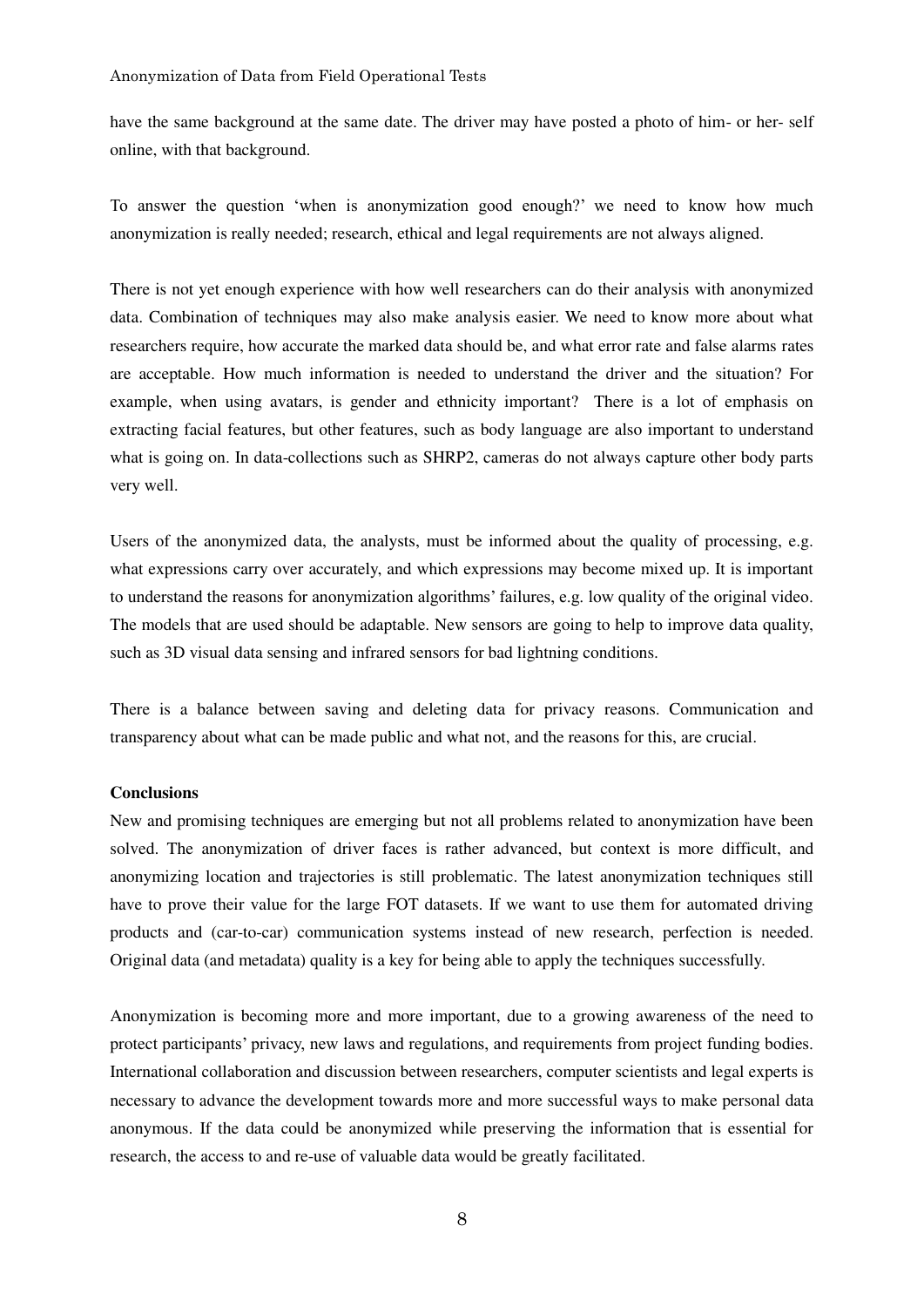### **Acknowledgement**

Part of this paper is based on presentations and discussions at the FOT-Net Data workshop on Anonymisation of personal FOT data, 01-02 September 2015 in Gothenburg. FOT-Net Data is a Support Action in the seventh Framework Programme Information and Communication Technologies. It is funded by the European Commission (EC), DG Connect, under Grant Agreement number 610453.

### **References**

Eenink,R., Barnard, Y., Baumann, M., Augros, X., and Utesch,F. (2014) UDRIVE: the European naturalistic driving study. Proceedings of the Transport Research Arena, Paris.

Ekman, P., & Rosenberg, E. L. (1997). What the face reveals: Basic and applied studies of spontaneous expression using the Facial Action Coding System (FACS). Oxford University Press, USA.

FOT-Net Data workshop on Anonymisation of personal FOT data (2015) [Online]. Report and presentation available at: [http://fot-net.eu/Documents/workshop-on-anonymisation-of-personal-fot](http://fot-net.eu/Documents/workshop-on-anonymisation-of-personal-fot-data-01-02-september-2015-in-gothenburg/)[data-01-02-september-2015-in-gothenburg/](http://fot-net.eu/Documents/workshop-on-anonymisation-of-personal-fot-data-01-02-september-2015-in-gothenburg/) (Accessed 18 April 2016).

FHWA (Federal Highway Administration) (2015). Exploratory Advanced Research Program: Video Analytics Research. Available at:<https://www.fhwa.dot.gov/advancedresearch/pubs/15025/15025.pdf> (Accessed 18 April 2016).

Gidofalvi, G. (2015). Trajectory Privacy: Measures and Preservation Methods. Presentation at the FOT-Net Data workshop on Data Anonymisation, Gothenburg. Available at: [http://fot](http://fot-net.eu/Documents/workshop-on-anonymisation-of-personal-fot-data-01-02-september-2015-in-gothenburg/)[net.eu/Documents/workshop-on-anonymisation-of-personal-fot-data-01-02-september-2015-in](http://fot-net.eu/Documents/workshop-on-anonymisation-of-personal-fot-data-01-02-september-2015-in-gothenburg/)[gothenburg/](http://fot-net.eu/Documents/workshop-on-anonymisation-of-personal-fot-data-01-02-september-2015-in-gothenburg/) (Accessed 18 April 2016).

Henclewood, D. (2015). Anonymization of Traffic Data: Balancing Utility and Privacy - the U.S. Perspective. Presentation at the FOT-Net Data workshop on Data Anonymisation, Gothenburg. Available at: [http://fot-net.eu/Documents/workshop-on-anonymisation-of-personal-fot-data-01-02](http://fot-net.eu/Documents/workshop-on-anonymisation-of-personal-fot-data-01-02-september-2015-in-gothenburg/) [september-2015-in-gothenburg/](http://fot-net.eu/Documents/workshop-on-anonymisation-of-personal-fot-data-01-02-september-2015-in-gothenburg/) (Accessed 18 April 2016).

De Montjoye, Y. A., Hidalgo, C. A., Verleysen, M., & Blondel, V. D. (2013). Unique in the crowd: The privacy bounds of human mobility. Scientific reports, 3.

Research Data Exchange (RDE) website (2016) [Online]. Available at:<https://www.its-rde.net/> (Accessed 18 April 2016).